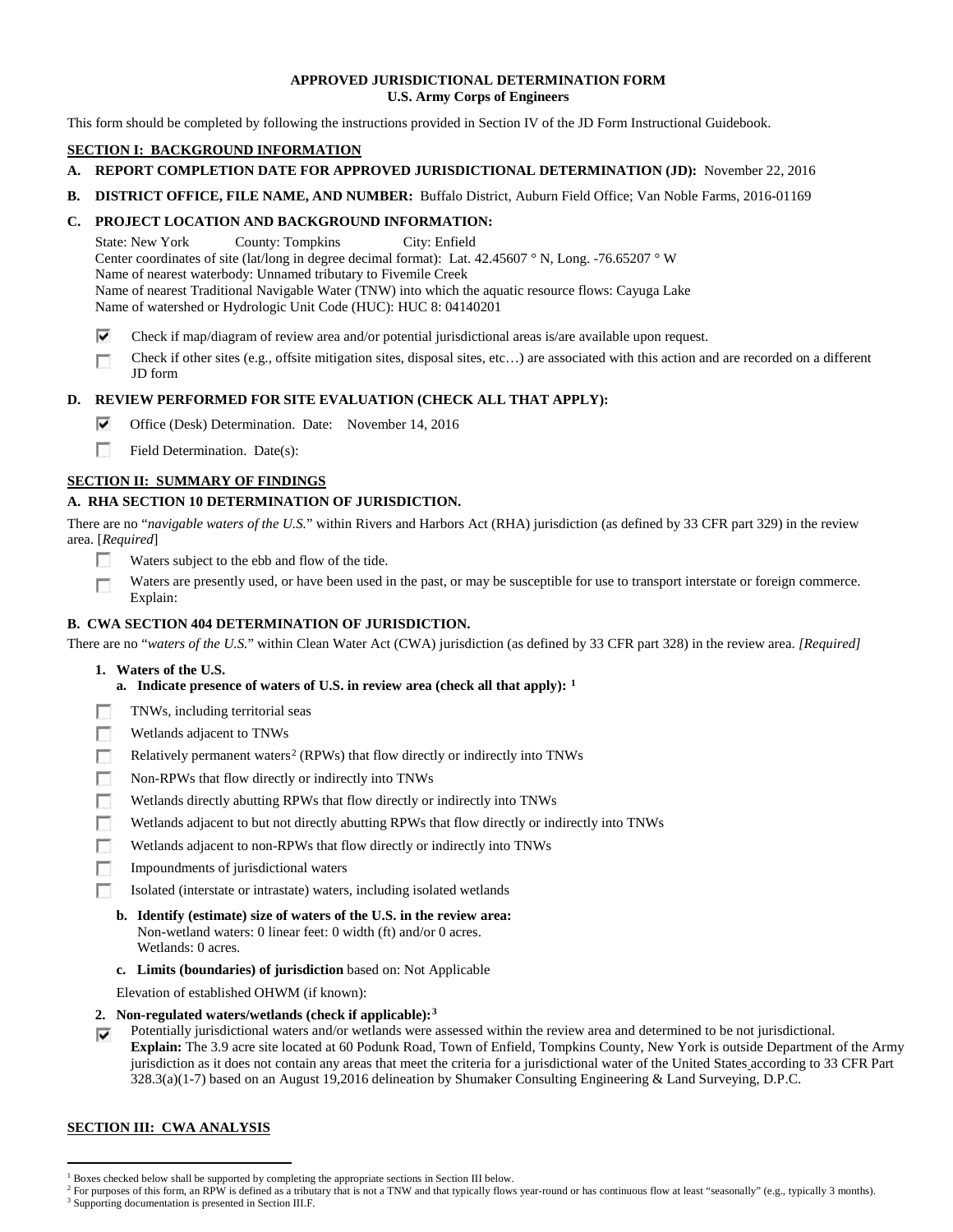### **A. TNWs AND WETLANDS ADJACENT TO TNWs**

**The agencies will assert jurisdiction over TNWs and wetlands adjacent to TNWs. If the aquatic resource is a TNW, complete Section III.A.1 and Section III.D.1. only; if the aquatic resource is a wetland adjacent to a TNW, complete Sections III.A.1 and 2 and Section III.D.1.; otherwise, see Section III.B below**.

- **1. TNW**  Identify TNW: Summarize rationale supporting determination:
- **2. Wetland adjacent to TNW**

Summarize rationale supporting conclusion that wetland is "adjacent":

### **B. CHARACTERISTICS OF TRIBUTARY (THAT IS NOT A TNW) AND ITS ADJACENT WETLANDS (IF ANY):**

**This section summarizes information regarding characteristics of the tributary and its adjacent wetlands, if any, and it helps determine whether or not the standards for jurisdiction established under Rapanos have been met.** 

**The agencies will assert jurisdiction over non-navigable tributaries of TNWs where the tributaries are "relatively permanent waters" (RPWs), i.e. tributaries that typically flow year-round or have continuous flow at least seasonally (e.g., typically 3 months). A wetland that directly abuts an RPW is also jurisdictional. If the aquatic resource is not a TNW, but has year-round (perennial) flow, skip to Section III.D.2. If the aquatic resource is a wetland directly abutting a tributary with perennial flow, skip to Section III.D.4.**

**A wetland that is adjacent to but that does not directly abut an RPW requires a significant nexus evaluation. Corps districts and EPA regions will include in the record any available information that documents the existence of a significant nexus between a relatively permanent tributary that is not perennial (and its adjacent wetlands if any) and a traditional navigable water, even though a significant nexus finding is not required as a matter of law.**

**If the waterbody[4](#page-1-0) is not an RPW, or a wetland directly abutting an RPW, a JD will require additional data to determine if the waterbody has a significant nexus with a TNW. If the tributary has adjacent wetlands, the significant nexus evaluation must consider the tributary in combination with all of its adjacent wetlands. This significant nexus evaluation that combines, for analytical purposes, the tributary and all of its adjacent wetlands is used whether the review area identified in the JD request is the tributary, or its adjacent wetlands, or both. If the JD covers a tributary with adjacent wetlands, complete Section III.B.1 for the tributary, Section III.B.2 for any onsite wetlands, and Section III.B.3 for all wetlands adjacent to that tributary, both onsite and offsite. The determination whether a significant nexus exists is determined in Section III.C below.**

- **1. Characteristics of non-TNWs that flow directly or indirectly into TNW**
	- **(i) General Area Conditions:** Watershed size: Drainage area:

Average annual rainfall: *#* inches Average annual snowfall: *#* inches

### **(ii) Physical Characteristics:**

(a) Relationship with TNW:

Tributary flows directly into TNW.

Tributary flows through *Choose an item.* tributaries before entering TNW. m.

|     | Project waters are <i>Choose an item</i> , river miles from TNW.<br>Project waters are <i>Choose an item.</i> river miles from RPW.<br>Project waters are <i>Choose an item.</i> aerial (straight) miles from TNW.<br>Project waters are <i>Choose an item.</i> aerial (straight) miles from RPW. |  |                                                                                                                            |  |                  |  |
|-----|---------------------------------------------------------------------------------------------------------------------------------------------------------------------------------------------------------------------------------------------------------------------------------------------------|--|----------------------------------------------------------------------------------------------------------------------------|--|------------------|--|
|     | Project waters cross or serve as state boundaries. Explain: Click here to enter text.<br>Identify flow route to TNW <sup>5</sup> : Click here to enter text.<br>Tributary stream order, if known: Click here to enter text.                                                                       |  |                                                                                                                            |  |                  |  |
| (b) | <b>General Tributary Characteristics (check all that apply):</b><br>Natural<br><b>Tributary</b> is:                                                                                                                                                                                               |  |                                                                                                                            |  |                  |  |
|     |                                                                                                                                                                                                                                                                                                   |  | Artificial (man-made). Explain: Click here to enter text.<br>Manipulated (man-altered). Explain: Click here to enter text. |  |                  |  |
|     | <b>Tributary</b> properties with respect to top of bank (estimate):<br>Average width: $#$ feet<br>Average depth: $#$ feet<br>Average side slopes: <i>Choose an item.</i>                                                                                                                          |  |                                                                                                                            |  |                  |  |
|     | <b>Silts</b><br>Cobbles                                                                                                                                                                                                                                                                           |  | Primary tributary substrate composition (check all that apply):<br>Sands<br>Gravel                                         |  | Concrete<br>Muck |  |
|     |                                                                                                                                                                                                                                                                                                   |  |                                                                                                                            |  |                  |  |

<span id="page-1-0"></span><sup>&</sup>lt;sup>4</sup> Note that the Instructional Guidebook contains additional information regarding swales, ditches, washes, and erosional features generally and in the arid West. <sup>5</sup> Flow route can be described by identifying, e.g., tributary a, which flows through the review area, to flow into tributary b, which then flows into TNW.

<span id="page-1-1"></span>

Buffalo District, Auburn Field Office; Van Noble Farms, 2016-01169 -2-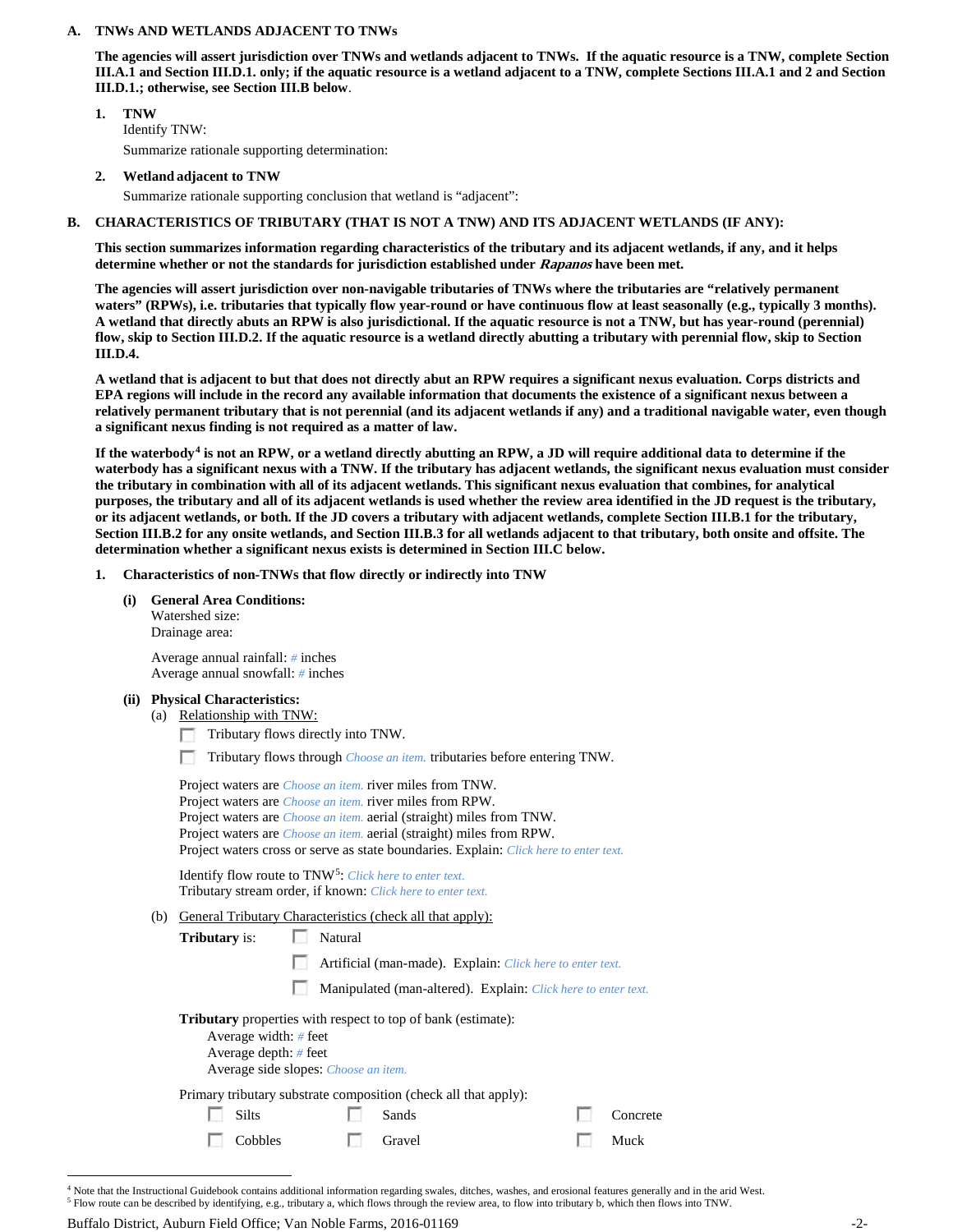| Bedrock |  |  | <b>Vegetation.</b> Type/% cover: <i>Click here to enter text.</i> |  |  |
|---------|--|--|-------------------------------------------------------------------|--|--|
|---------|--|--|-------------------------------------------------------------------|--|--|

Other. Explain: *Click here to enter text.*

|    |            | Tributary condition/stability [e.g., highly eroding, sloughing banks]. Explain: Click here to enter text.<br>Presence of run/riffle/pool complexes. Explain: Click here to enter text.<br>Tributary geometry: Choose an item.<br>Tributary gradient (approximate average slope): #%                                                                                                                                                                                                                                                                                                                                                                                                                                                               |
|----|------------|---------------------------------------------------------------------------------------------------------------------------------------------------------------------------------------------------------------------------------------------------------------------------------------------------------------------------------------------------------------------------------------------------------------------------------------------------------------------------------------------------------------------------------------------------------------------------------------------------------------------------------------------------------------------------------------------------------------------------------------------------|
|    |            | $(c)$ Flow:<br>Tributary provides for: Choose an item.<br>Estimate average number of flow events in review area/year: Choose an item.<br>Describe flow regime: Click here to enter text.<br>Other information on duration and volume: Click here to enter text.                                                                                                                                                                                                                                                                                                                                                                                                                                                                                   |
|    |            | Surface flow is: Choose an item. Characteristics: Click here to enter text.                                                                                                                                                                                                                                                                                                                                                                                                                                                                                                                                                                                                                                                                       |
|    |            | Subsurface flow: Choose an item. Explain findings: Click here to enter text.<br>Dye (or other) test performed: Click here to enter text.                                                                                                                                                                                                                                                                                                                                                                                                                                                                                                                                                                                                          |
|    |            | Tributary has (check all that apply):<br>$\Box$ Bed and banks<br>OHWM <sup>6</sup> (check all indicators that apply):<br>$\Box$ clear, natural line impressed on the bank $\Box$<br>the presence of litter and debris<br>destruction of terrestrial vegetation<br>$\Box$ changes in the character of soil<br>the presence of wrack line<br>shelving<br>vegetation matted down, bent, or absent $\Box$<br>sediment sorting<br>leaf litter disturbed or washed away<br>scour<br>sediment deposition<br>multiple observed or predicted flow events<br>water staining<br>abrupt change in plant community Click here to enter text.<br>other (list): Click here to enter text.<br>Discontinuous OHWM. <sup>7</sup> Explain: Click here to enter text. |
|    |            | If factors other than the OHWM were used to determine lateral extent of CWA jurisdiction (check all that apply):<br>High Tide Line indicated by:<br>Mean High Water Mark indicated by:<br>oil or scum line along shore objects<br>survey to available datum;<br>fine shell or debris deposits (foreshore)<br>physical markings;<br>physical markings/characteristics<br>vegetation lines/changes in vegetation types.<br>tidal gauges<br>other (list): Click here to enter text.<br>(iii) Chemical Characteristics:<br>Characterize tributary (e.g., water color is clear, discolored, oily film; water quality; general watershed characteristics, etc.).<br><b>Explain:</b> Click here to enter text.                                           |
|    |            | Identify specific pollutants, if known: Click here to enter text.<br>(iv) Biological Characteristics. Channel supports (check all that apply):<br>Riparian corridor. Characteristics (type, average width): Click here to enter text.<br>Wetland fringe. Characteristics: Click here to enter text.<br>Habitat for:<br>Federally Listed species. Explain findings: Click here to enter text.                                                                                                                                                                                                                                                                                                                                                      |
|    |            | Fish/spawn areas. Explain findings: Click here to enter text.                                                                                                                                                                                                                                                                                                                                                                                                                                                                                                                                                                                                                                                                                     |
|    |            | Other environmentally-sensitive species. Explain findings: Click here to enter text.                                                                                                                                                                                                                                                                                                                                                                                                                                                                                                                                                                                                                                                              |
|    |            | n<br>Aquatic/wildlife diversity. Explain findings: Click here to enter text.                                                                                                                                                                                                                                                                                                                                                                                                                                                                                                                                                                                                                                                                      |
| 2. |            | Characteristics of wetlands adjacent to non-TNW that flow directly or indirectly into TNW                                                                                                                                                                                                                                                                                                                                                                                                                                                                                                                                                                                                                                                         |
|    | (i)<br>(a) | <b>Physical Characteristics:</b><br><b>General Wetland Characteristics:</b><br>Properties:<br>Wetland size: $#$ acres<br>Wetland type. Explain: Click here to enter text.                                                                                                                                                                                                                                                                                                                                                                                                                                                                                                                                                                         |
|    |            | A natural or man-made discontinuity in the OHWM does not necessarily sever jurisdiction (e.g., where the stream temporarily flows underground, or where the<br>$\alpha$ and $\alpha$ and $\alpha$ and $\alpha$ and $\alpha$ and $\alpha$ and $\alpha$ and $\alpha$ are those is a heads in the OUWM that is unualated to the                                                                                                                                                                                                                                                                                                                                                                                                                      |

<span id="page-2-1"></span><span id="page-2-0"></span> <sup>6</sup> OHWM has been removed by development or agricultural practices). Where there is a break in the OHWM that is unrelated to the waterbody's flow regime (e.g., flow over a rock outcrop or through a culvert), the agencies will look for indicators of flow above and below the break. 7 Ibid.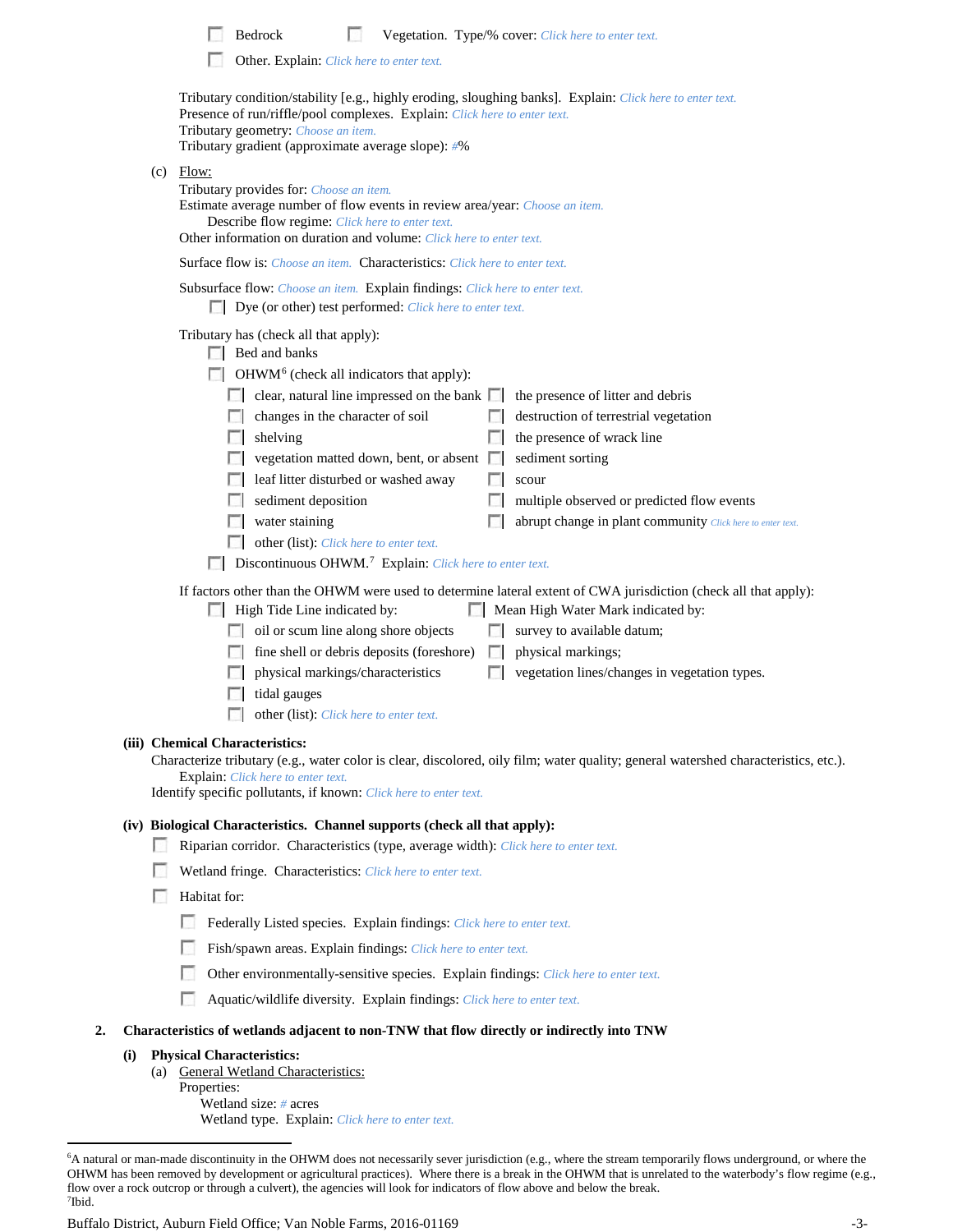Wetland quality. Explain: *Click here to enter text.* Project wetlands cross or serve as state boundaries. Explain: *Click here to enter text.*

(b) General Flow Relationship with Non-TNW:

Flow is: *Choose an item.* Explain: *Click here to enter text.*

Surface flow is: *Choose an item.* Characteristics: *Click here to enter text.*

Subsurface flow: *Choose an item.* Explain findings: *Click here to enter text.* Dye (or other) test performed: *Click here to enter text.*

### (c) Wetland Adjacency Determination with Non-TNW:

- $\Box$  Directly abutting
- $\Box$  Not directly abutting
	- Discrete wetland hydrologic connection. Explain: *Click here to enter text.*
	- Ecological connection. Explain: *Click here to enter text.*
	- п Separated by berm/barrier. Explain: *Click here to enter text.*

#### (d) Proximity (Relationship) to TNW

Project wetlands are *Choose an item.* river miles from TNW. Project waters are *Choose an item.* aerial (straight) miles from TNW. Flow is from: *Choose an item.* Estimate approximate location of wetland as within the *Choose an item.* floodplain.

#### **(ii) Chemical Characteristics:**

Characterize wetland system (e.g., water color is clear, brown, oil film on surface; water quality; general watershed characteristics; etc.). Explain: *Click here to enter text.*

Identify specific pollutants, if known: *Click here to enter text.*

### **(iii) Biological Characteristics. Wetland supports (check all that apply):**

- Riparian buffer. Characteristics (type, average width): *Click here to enter text.*
- Vegetation type/percent cover. Explain: *Click here to enter text.*
- **Habitat for:**

Federally Listed species. Explain findings: *Click here to enter text*.

- Fish/spawn areas. Explain findings: *Click here to enter text.*
- Other environmentally-sensitive species. Explain findings: *Click here to enter text.*
- Aquatic/wildlife diversity. Explain findings: *Click here to enter text.*

#### **3. Characteristics of all wetlands adjacent to the tributary (if any)**

All wetland(s) being considered in the cumulative analysis: *Choose an item.* Approximately (*#*) acres in total are being considered in the cumulative analysis. For each wetland, specify the following:

| Directly abuts? $(Y/N)$ | Size (in acres) | Directly abuts? $(Y/N)$ | Size (in acres) |
|-------------------------|-----------------|-------------------------|-----------------|
| Y/N.                    |                 |                         |                 |
| Y/N                     |                 | 7N                      |                 |
| Y/N                     |                 | 7N                      |                 |
| V/N                     |                 |                         |                 |

Summarize overall biological, chemical and physical functions being performed: *Click here to enter text.*

### **C. SIGNIFICANT NEXUS DETERMINATION**

**A significant nexus analysis will assess the flow characteristics and functions of the tributary itself and the functions performed by any wetlands adjacent to the tributary to determine if they significantly affect the chemical, physical, and biological integrity of a TNW. For each of the following situations, a significant nexus exists if the tributary, in combination with all of its adjacent wetlands, has more than a speculative or insubstantial effect on the chemical, physical and/or biological integrity of a TNW. Considerations when evaluating significant nexus include, but are not limited to the volume, duration, and frequency of the flow of water in the tributary and its proximity to a TNW, and the functions performed by the tributary and all its adjacent wetlands. It is not appropriate to determine significant nexus based solely on any specific threshold of distance (e.g. between a tributary and its adjacent wetland or between a tributary and the TNW). Similarly, the fact an adjacent wetland lies within or outside of a floodplain is not solely determinative of significant nexus.** 

#### **Draw connections between the features documented and the effects on the TNW, as identified in the** *Rapanos* **Guidance and discussed in the Instructional Guidebook. Factors to consider include, for example:**

- Does the tributary, in combination with its adjacent wetlands (if any), have the capacity to carry pollutants or flood waters to TNWs, or to reduce the amount of pollutants or flood waters reaching a TNW?
- Does the tributary, in combination with its adjacent wetlands (if any), provide habitat and lifecycle support functions for fish and other species, such as feeding, nesting, spawning, or rearing young for species that are present in the TNW?
- Does the tributary, in combination with its adjacent wetlands (if any), have the capacity to transfer nutrients and organic carbon that support downstream foodwebs?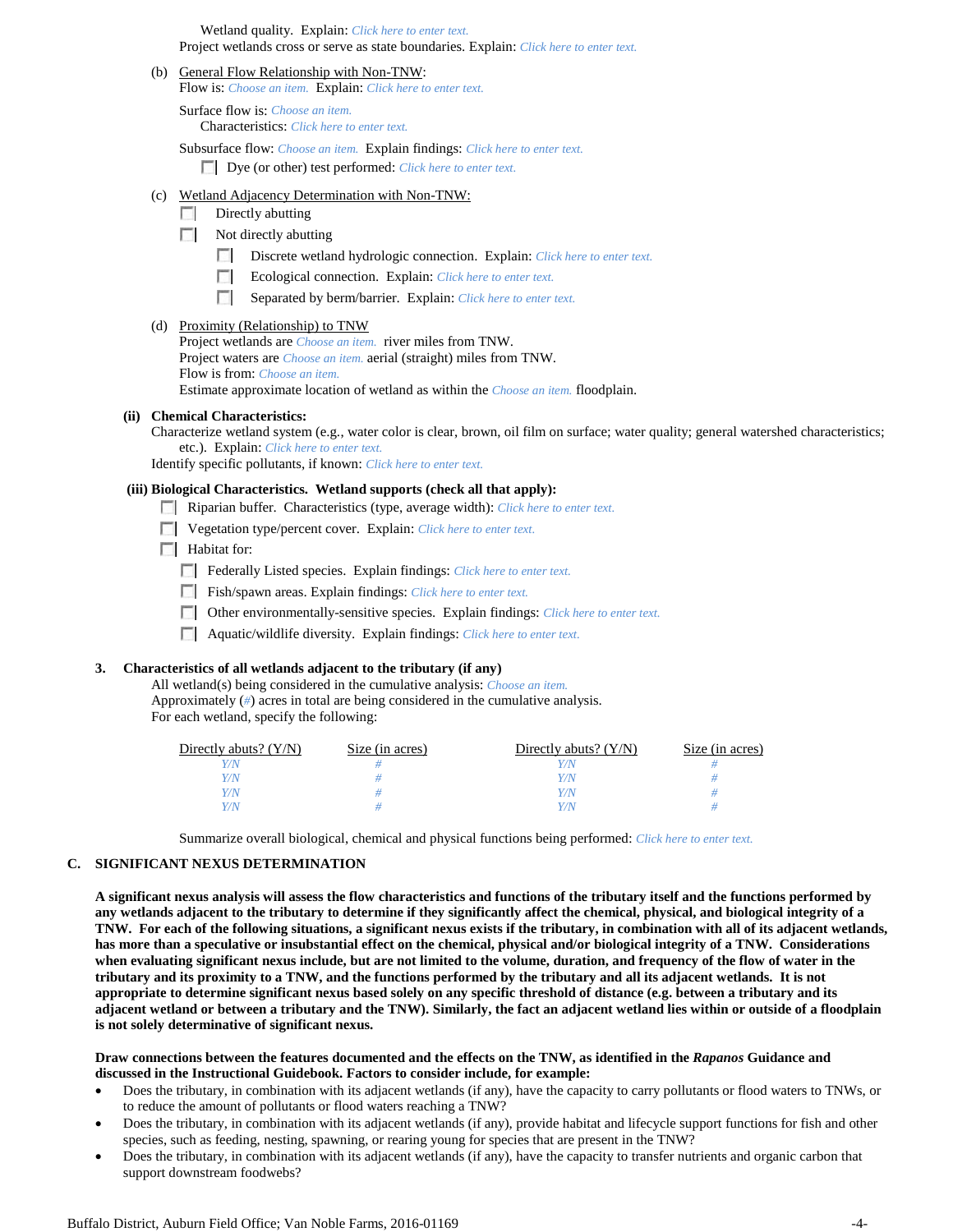• Does the tributary, in combination with its adjacent wetlands (if any), have other relationships to the physical, chemical, or biological integrity of the TNW?

### *Note: the above list of considerations is not inclusive and other functions observed or known to occur should be documented below:*

- **1. Significant nexus findings for non-RPW that has no adjacent wetlands and flows directly or indirectly into TNWs.** Explain findings of presence or absence of significant nexus below, based on the tributary itself, then go to Section III.D: *Click here to enter text.*
- **2. Significant nexus findings for non-RPW and its adjacent wetlands, where the non-RPW flows directly or indirectly into TNWs.**  Explain findings of presence or absence of significant nexus below, based on the tributary in combination with all of its adjacent wetlands, then go to Section III.D: *Click here to enter text.*
- **3. Significant nexus findings for wetlands adjacent to an RPW but that do not directly abut the RPW.** Explain findings of presence or absence of significant nexus below, based on the tributary in combination with all of its adjacent wetlands, then go to Section III.D: *Click here to enter text.*

## **D. DETERMINATIONS OF JURISDICTIONAL FINDINGS. THE SUBJECT WATERS/WETLANDS ARE (CHECK ALL THAT APPLY):**

- **1. TNWs and Adjacent Wetlands.** Check all that apply and provide size estimates in review area:
	- TNWs: *#* linear feet *#* width (ft), Or, *#* acres.
	- **Wetlands adjacent to TNWs:** # acres.

# **2. RPWs that flow directly or indirectly into TNWs.**

- Tributaries of TNWs where tributaries typically flow year-round are jurisdictional. Provide data and rationale indicating that tributary is perennial: *Click here to enter text.*.
- Tributaries of TNW where tributaries have continuous flow "seasonally" (e.g., typically three months each year) are jurisdictional. п Data supporting this conclusion is provided at Section III.B. Provide rationale indicating that tributary flows seasonally: *Click here to enter text.*.

Provide estimates for jurisdictional waters in the review area (check all that apply):

- Tributary waters: # linear feet # width (ft).
- Other non-wetland waters: *#* acres.
	- Identify type(s) of waters: *Click here to enter text.*

## **3. Non-RPWs[8](#page-4-0) that flow directly or indirectly into TNWs.**

Waterbody that is not a TNW or an RPW, but flows directly or indirectly into a TNW, and it has a significant nexus with a  $\mathcal{L}$ TNW is jurisdictional. Data supporting this conclusion is provided at Section III.C.

Provide estimates for jurisdictional waters within the review area (check all that apply):

- Tributary waters: # linear feet # width (ft).
- Other non-wetland waters: *#* acres.

Identify type(s) of waters: *Click here to enter text.*

## **4. Wetlands directly abutting an RPW that flow directly or indirectly into TNWs.**

Wetlands directly abut RPW and thus are jurisdictional as adjacent wetlands.  $\sim$ 

- **Netlands directly abutting an RPW where tributaries typically flow year-round. Provide data and rationale** indicating that tributary is perennial in Section III.D.2, above. Provide rationale indicating that wetland is directly abutting an RPW: *Click here to enter text.*
- Wetlands directly abutting an RPW where tributaries typically flow "seasonally." Provide data indicating that tributary is seasonal in Section III.B and rationale in Section III.D.2, above. Provide rationale indicating that wetland is directly abutting an RPW: *Click here to enter text.*

Provide acreage estimates for jurisdictional wetlands in the review area: *#* acres.

## **5. Wetlands adjacent to but not directly abutting an RPW that flow directly or indirectly into TNWs.**

Wetlands that do not directly abut an RPW, but when considered in combination with the tributary to which they are  $\mathcal{L}$ adjacent and with similarly situated adjacent wetlands, have a significant nexus with a TNW are jurisidictional. Data supporting this conclusion is provided at Section III.C.

Provide acreage estimates for jurisdictional wetlands in the review area: *#* acres.

## **6. Wetlands adjacent to non-RPWs that flow directly or indirectly into TNWs.**

Wetlands adjacent to such waters, and have when considered in combination with the tributary to which they are adjacent  $\sim$ and with similarly situated adjacent wetlands, have a significant nexus with a TNW are jurisdictional. Data supporting this conclusion is provided at Section III.C.

Provide estimates for jurisdictional wetlands in the review area: *#* acres.

## **7. Impoundments of jurisdictional waters. [9](#page-4-1)**

- As a general rule, the impoundment of a jurisdictional tributary remains jurisdictional.
- Demonstrate that impoundment was created from "waters of the U.S.," or
- Demonstrate that water meets the criteria for one of the categories presented above  $(1-6)$ , or

Buffalo District, Auburn Field Office; Van Noble Farms, 2016-01169 -5-

 $\frac{1}{8}$ 

<span id="page-4-1"></span><span id="page-4-0"></span><sup>&</sup>lt;sup>8</sup>See Footnote # 3.<br><sup>9</sup> To complete the analysis refer to the key in Section III.D.6 of the Instructional Guidebook.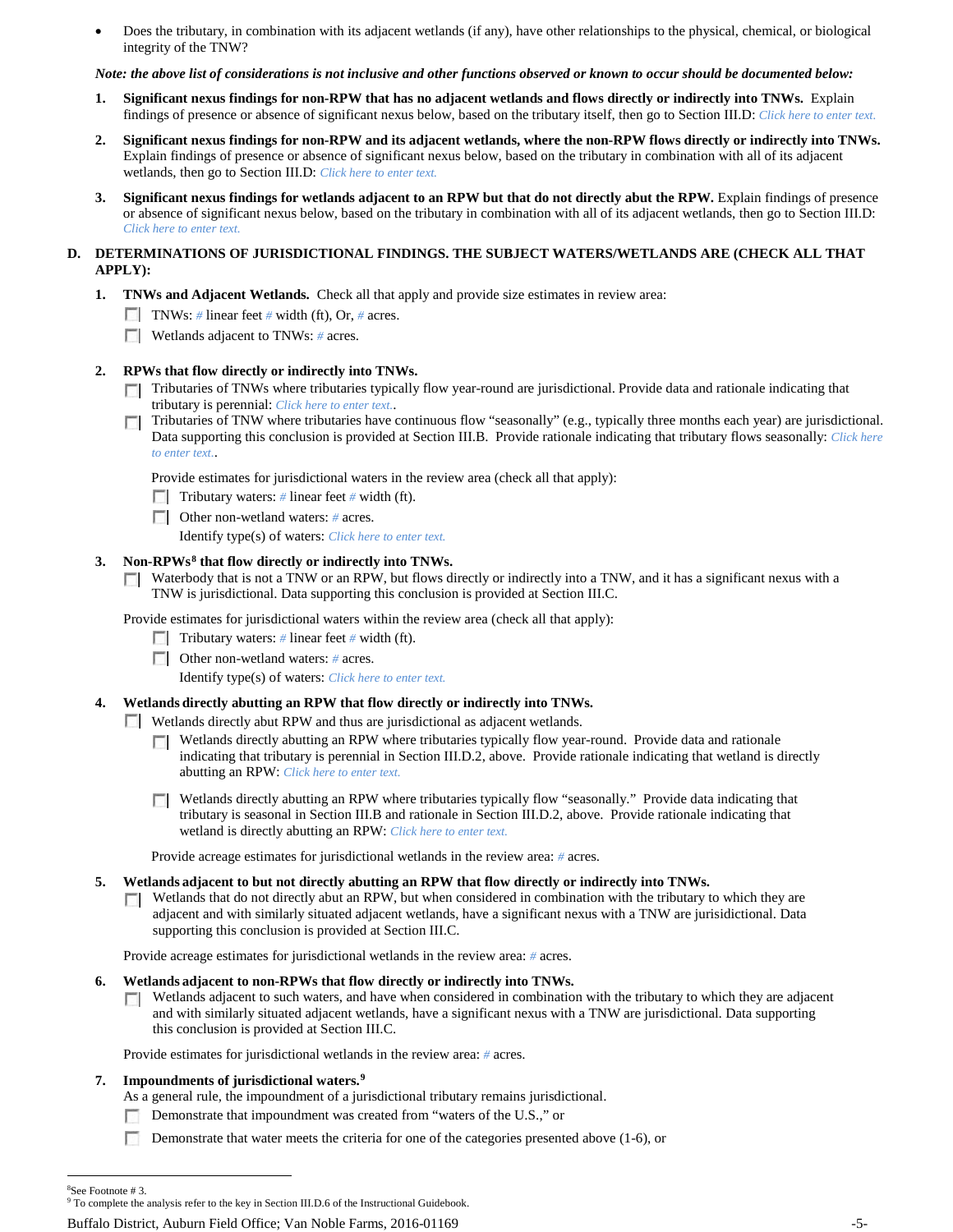|  |  |  |  | Demonstrate that water is isolated with a nexus to commerce (see E below). |
|--|--|--|--|----------------------------------------------------------------------------|
|--|--|--|--|----------------------------------------------------------------------------|

# **E. ISOLATED [INTERSTATE OR INTRA-STATE] WATERS, INCLUDING ISOLATED WETLANDS, THE USE, DEGRADATION OR DESTRUCTION OF WHICH COULD AFFECT INTERSTATE COMMERCE, INCLUDING ANY SUCH WATERS (CHECK ALL THAT APPLY):[10](#page-5-0)**

which are or could be used by interstate or foreign travelers for recreational or other purposes.

from which fish or shellfish are or could be taken and sold in interstate or foreign commerce.

which are or could be used for industrial purposes by industries in interstate commerce.

Interstate isolated waters. Explain: *Click here to enter text.* 

Other factors.Explain: *Click here to enter text.*

#### **Identify water body and summarize rationale supporting determination:** *Click here to enter text.*

Provide estimates for jurisdictional waters in the review area (check all that apply):

Tributary waters: # linear feet # width (ft).

Other non-wetland waters: *#* acres.

Identify type(s) of waters: *Click here to enter text.*

Wetlands: # acres.

ſ

### **F. NON-JURISDICTIONAL WATERS, INCLUDING WETLANDS (CHECK ALL THAT APPLY):**

If potential wetlands were assessed within the review area, these areas did not meet the criteria in the 1987 Corps of Engineers Wetland Delineation Manual and/or appropriate Regional Supplements. A wetland delineation was conducted on the 3.9 acre site on August 19, 2016 by Shumaker Consulting Engineering & Land Surveying, B.P.C. Results indicate that no wetlands, streams, or other aquatic resources are present within the project boundary.

Review area included isolated waters with no substantial nexus to interstate (or foreign) commerce.

Prior to the Jan 2001 Supreme Court decision in "*SWANCC*," the review area would have been regulated based solely on the "Migratory Bird Rule" (MBR).

п Waters do not meet the "Significant Nexus" standard, where such a finding is required for jurisdiction. Explain: *Click here to enter text.* 

Other: (explain, if not covered above):

Provide acreage estimates for non-jurisdictional waters in the review area, where the sole potential basis of jurisdiction is the MBR factors (i.e., presence of migratory birds, presence of endangered species, use of water for irrigated agriculture), using best professional judgment (check all that apply):

Non-wetland waters (i.e., rivers, streams): *#* linear feet *#* width (ft).

Lakes/ponds: *#* acres.

Other non-wetland waters: *#* acres. List type of aquatic resource: *Click here to enter text.*.

Wetlands: *#* acres.

Provide acreage estimates for non-jurisdictional waters in the review area that do not meet the "Significant Nexus" standard, where such a finding is required for jurisdiction (check all that apply):

Non-wetland waters (i.e., rivers, streams): *#* linear feet *#* width (ft).

Lakes/ponds: *#* acres.

- Other non-wetland waters: *#* acres. List type of aquatic resource: *Click here to enter text.*.
- Wetlands: *#* acres.

### **SECTION IV: DATA SOURCES.**

- **A. SUPPORTING DATA. Data reviewed for JD (check all that apply -** checked items shall be included in case file and, where checked and requested, appropriately reference sources below):
	- $\nabla$  Maps, plans, plots or plat submitted by or on behalf of the applicant/consultant: Shumaker maps, photos and statements.
	- Data sheets prepared/submitted by or on behalf of the applicant/consultant.
		- Office concurs with data sheets/delineation report.
		- Office does not concur with data sheets/delineation report.
	- Data sheets prepared by the Corps:
	- $\Box$  Corps navigable waters' study:
	- U.S. Geological Survey Hydrologic Atlas:
		- USGS NHD data.
		- USGS 8 and 12 digit HUC maps.
	- U.S. Geological Survey map(s). Cite scale & quad name: 1:24,000, NY-Mecklenburg, Figure JD-1
	- $\overline{\mathbf{v}}$ USDA Natural Resources Conservation Service Soil Survey. Citation: Web Soil Survey Map submitted by Shumaker dated 8/26/2016

<span id="page-5-0"></span><sup>&</sup>lt;sup>10</sup> Prior to asserting or declining CWA jurisdiction based solely on this category, Corps Districts will elevate the action to Corps and EPA HQ for review consistent with the process described in the Corps/EPA *Memorandum Regarding CWA Act Jurisdiction Following Rapanos.*